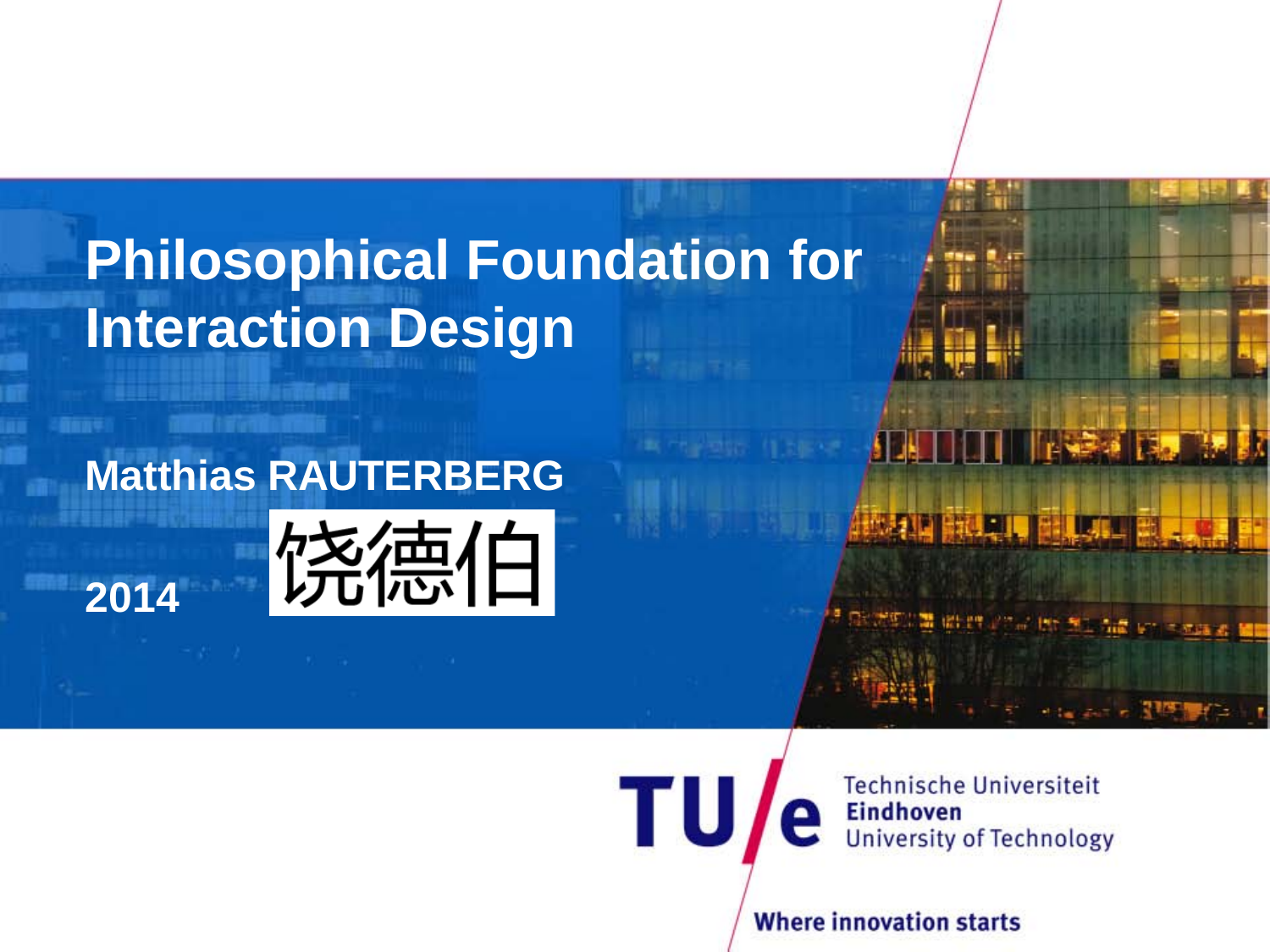## **The Tao Te Ching**

**Lao Tzu [5…400 BC]**

"In the beginning was the Word, and the Word was with God, and the Word

He was in the beginning with God. All things were made through Him, and without Him nothing was made that was made. In Him was life, and the life

was the light of men.

darkness, and the darkness did not comprehend it."

John 1:1-5

And the light shines in the

was God.

**The Tao that can be spoken of is not the eternal Tao. The name that can be named is not the eternal name.**

**The nameless is the beginning of heaven and earth. The name is the mother of the ten thousand things.**

**Send your desires away and you will see the mystery. Be filled with desire and you will see only the manifestation.**

**REF: Lao Tzu (400 BC) translated by Tolbert McCarroll http://www.owlnet.rice.edu/~laotzu/text/thetao.txt**



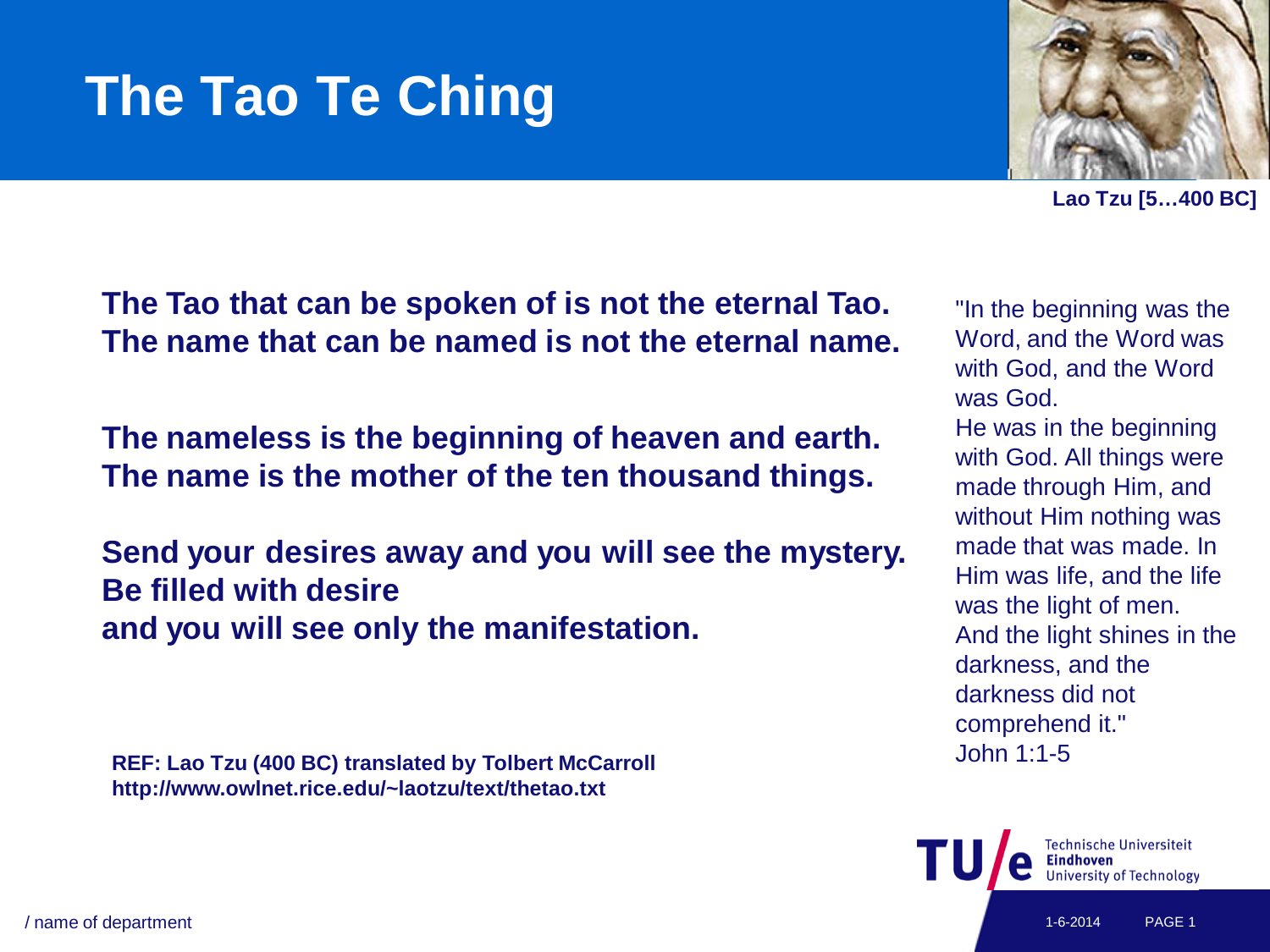#### **The Four Causes**



**ARISTOTLE [384 – 322 BC]**



**Francis BACON [1561–1626]**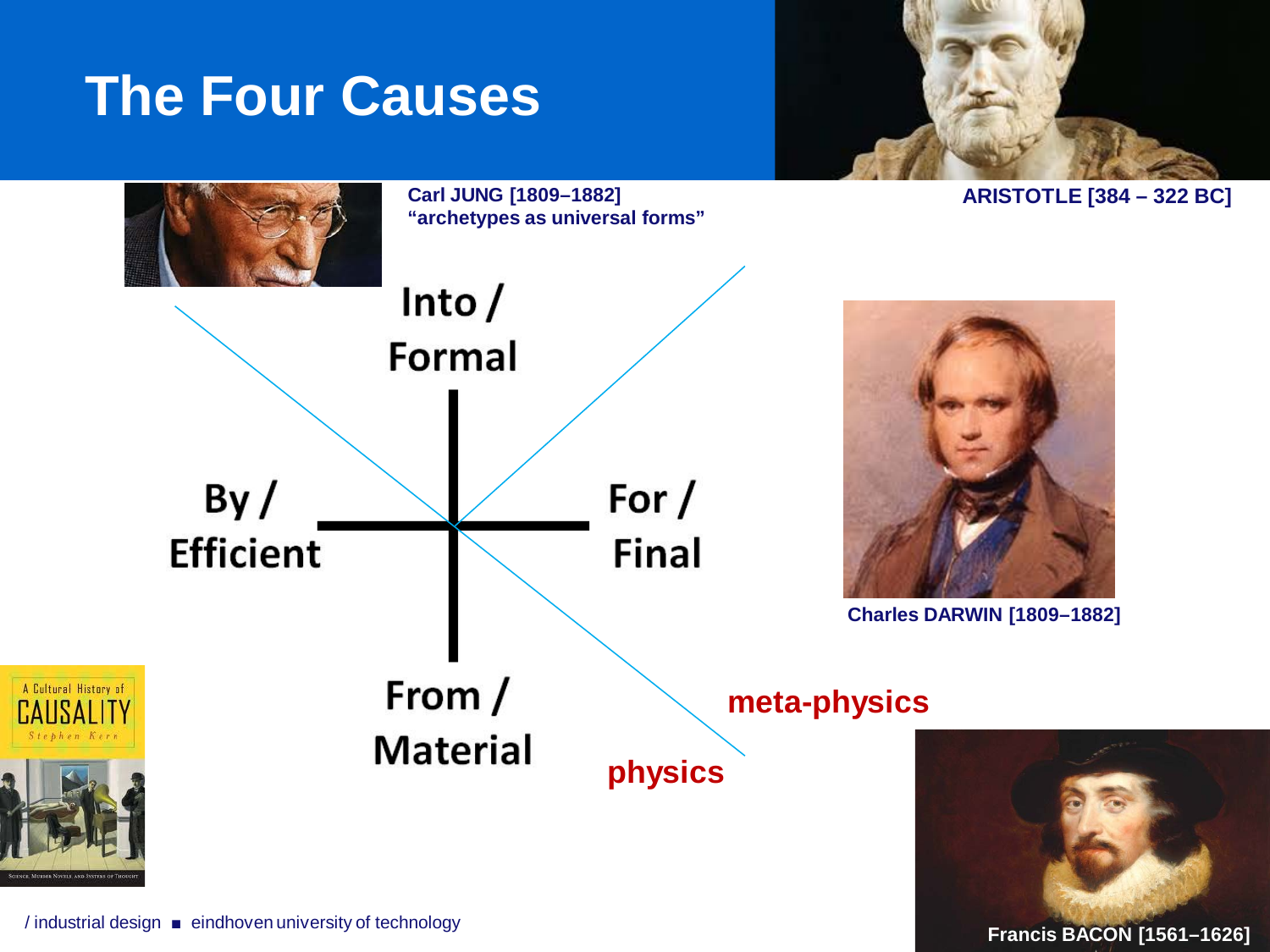#### **From Descartes till Today**

**René DESCARTES [1596-1650]**





#### *about 350 years later…*

**Karl POPPER [1902-1994**]







**World-3:** knowledge in objective sense **World-2:** states of consciousness **World-1:** physical objects and states



/ industrial design ■ designed intelligence 1-6-2014 PAGE 3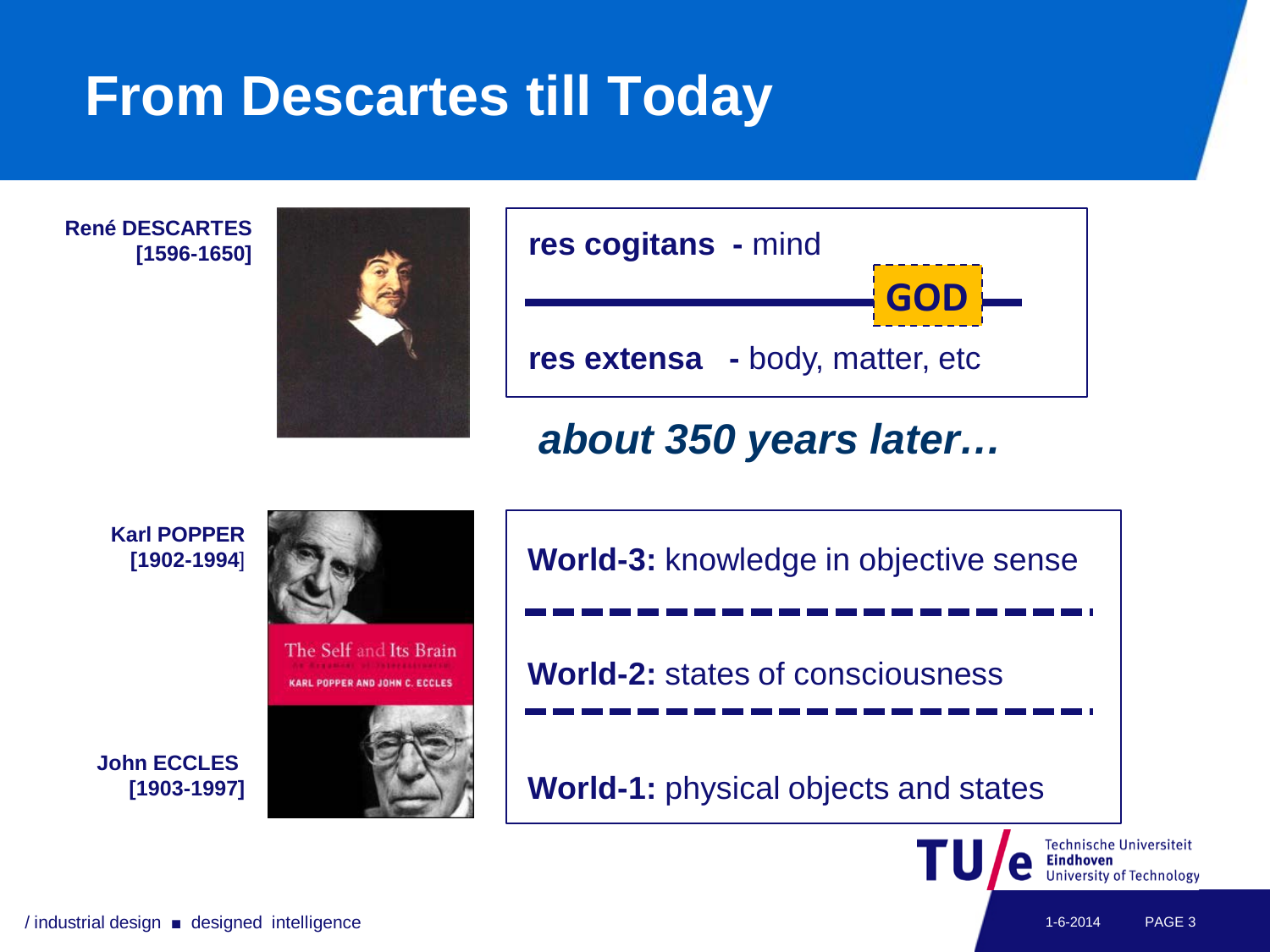# **Critique of Pure Reason**



**Immanuel KANT [1724-1804]**

Kant, requires that we frame the epistemological problem in an entirely different way. The crucial question is not how we can bring ourselves to understand the world, but how the world comes to be understood by us.

**Analytic** *a priori* judgments include all merely logical truths and straightforward matters of definition; they are necessarily true.

**Synthetic** *a priori* judgments are the crucial case, since only they could provide new information that is necessarily true.

REF: Kant, I. (1781) Kritik der reinen Vernunft.

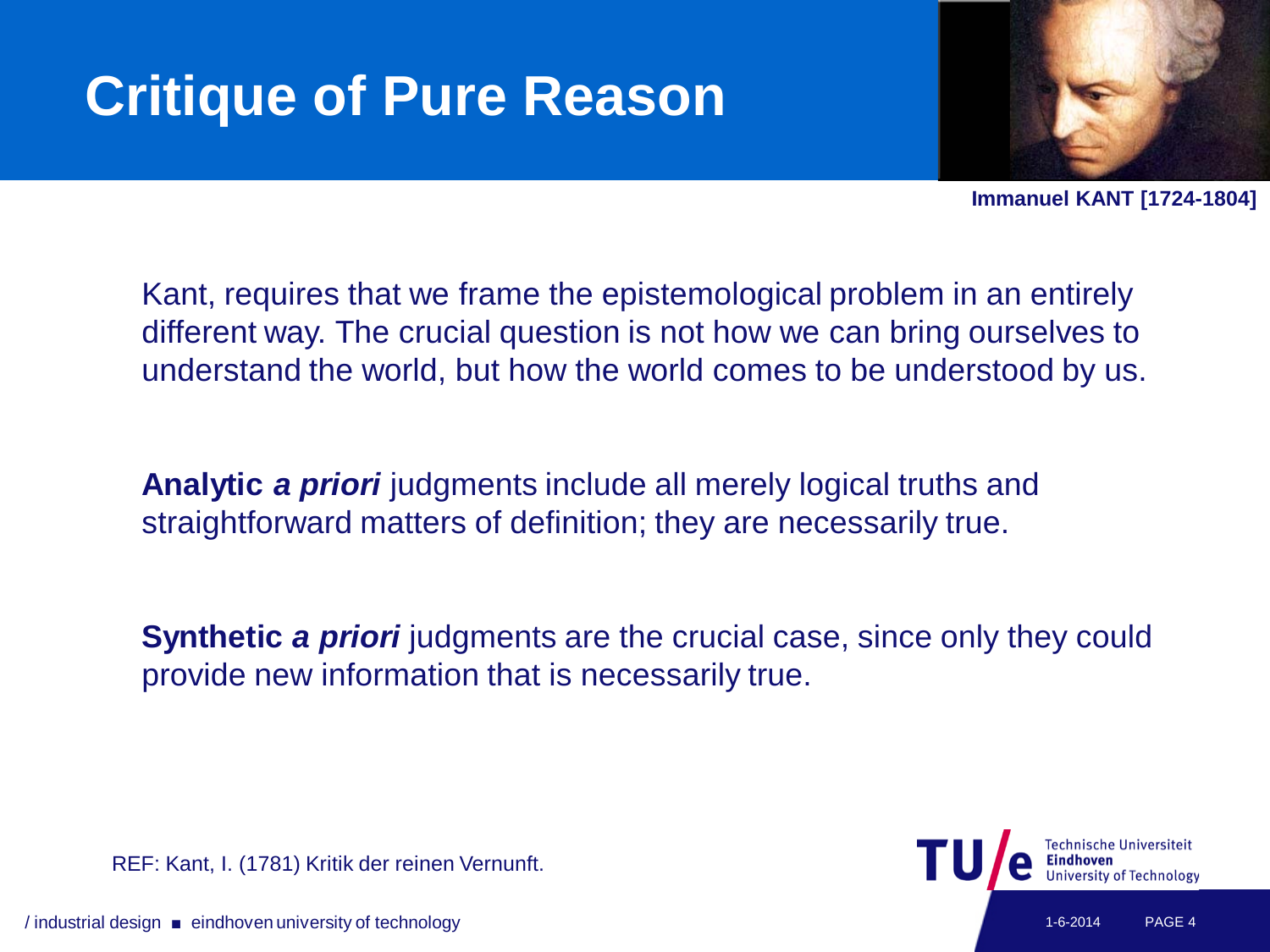

#### **Thrown-ness**

**Fernando FLORES Terry WINOGRAD**



- **Flores and Winograd (1990) illustrate the 'thrown-ness':**
- **"When giving a lecture, you are in a situation that**
- **(I) you cannot avoid acting (doing nothing is also an action);**
- **(II) you cannot step back and reflect on your actions;**
- **(III) the effects of actions cannot be predicted;**
- **(IV) you do not have a stable representation of the situation;**
- **(V) every representation you have of the 'situation' is an interpretation;**
- **(VI) you cannot handle facts neutrally; you are creating the situation you are in".**

**REF: Winograd, T. and Flores, F., "Understanding and being," in: T. Winograd and F. Flores (Eds.), Understanding Computers and Cognition: A new Foundation for Design. Ablex, Norwood, 1990, pp. 27-37**

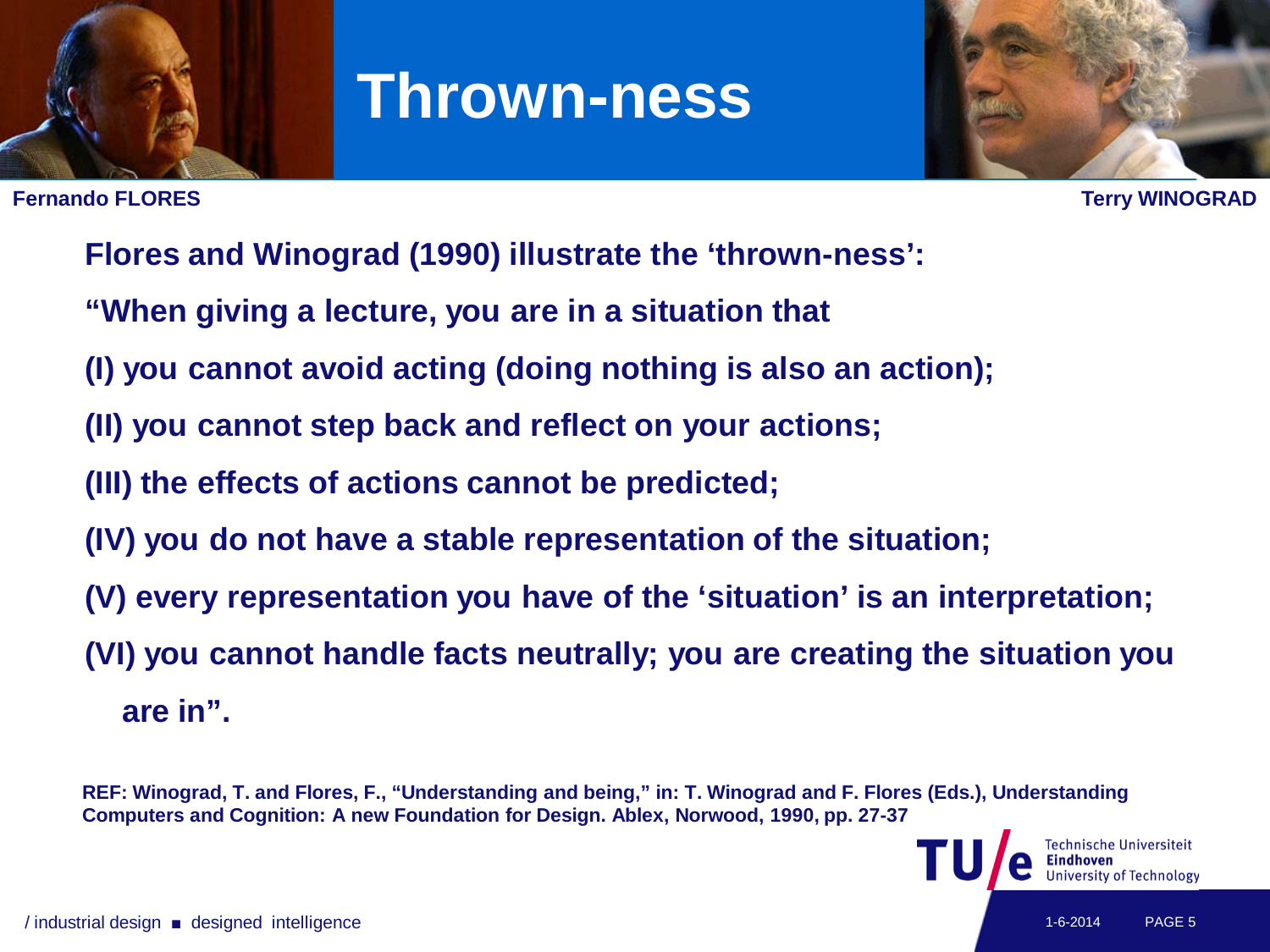

**Kees DORST**

**Dorst characterizes engineering as design activities as 'thrown' into a design 'situation'.**

**A design situation based on 'thrownness', is a typical situation characterized by (1) no possibility for 'reflection' (see (I), (II), and (V)), and (2) no stable and predictable reality (see (III), (IV), and (VI)). The designer creates and synthesizes the situation while he/she is** *acting in it***.**

**REF: Dorst, K., Describing design: a comparison of paradigms. PhD Thesis, Delft University of Technology, The Netherlands, 1997**

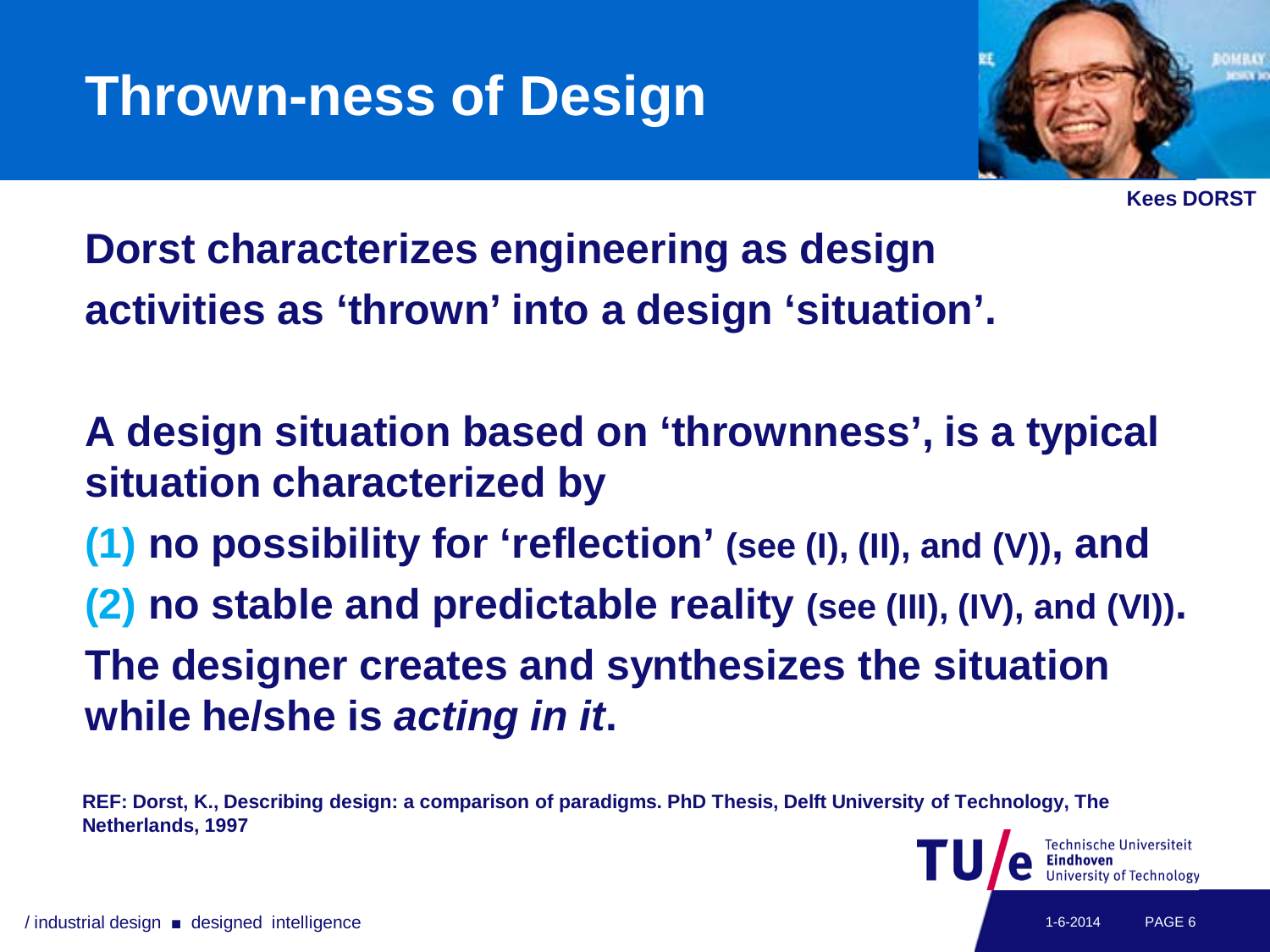#### **The Reflective Practitioner**



**Donald SCHON [1930-1997]**





**REF: Schön, D. "The reflective practitioner" Basic Books 1983** 

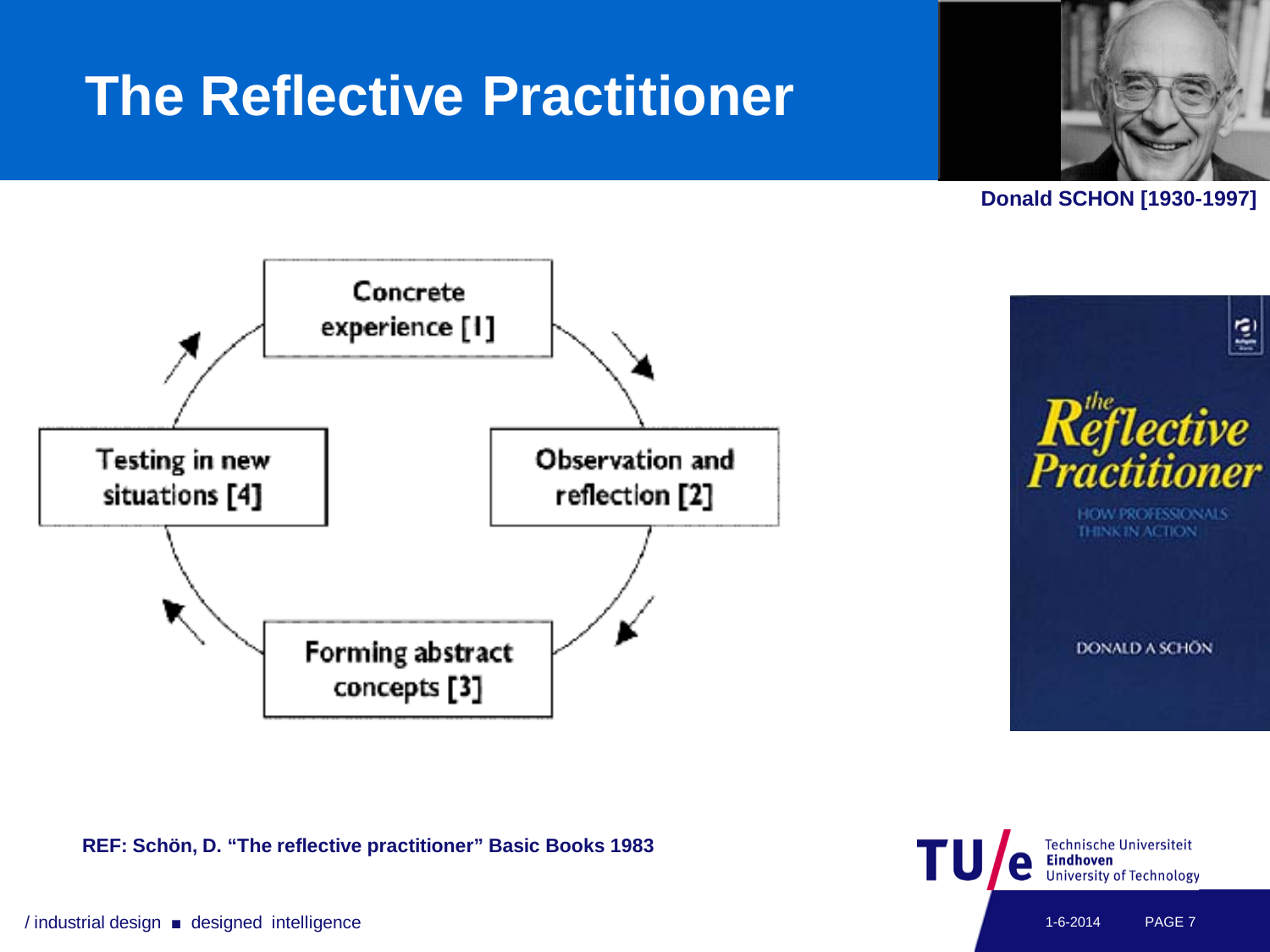## **How to achieve 'Reflective Competence'?**



**REF: Courtesy of Will Taylor, Department of Homeopathic Medicine, National College of Natural Medicine, Portland, Oregon, USA, March 2007**

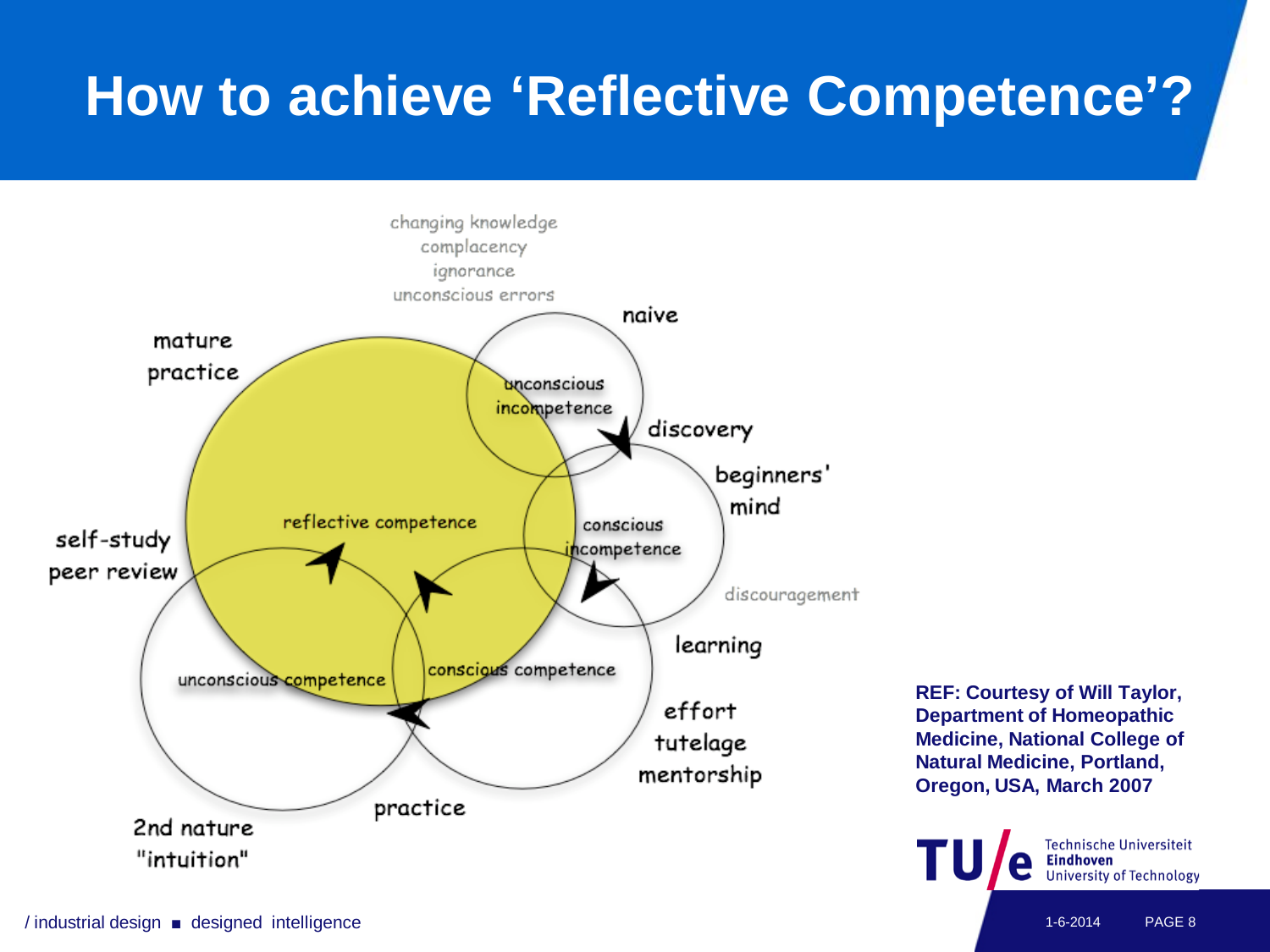### **Reflections through the God's Eye View**

- **The "God's eye view" is based on the fundamental distinction between:**
- **God** versus **the World**
- **Perceiver** versus **Perceived**
- **Subject** versus **Object**
- **Meta-Physics** versus **Physics**



#### **This is the standard view in Science!**

Technische Universiteit **Jniversity of Technology**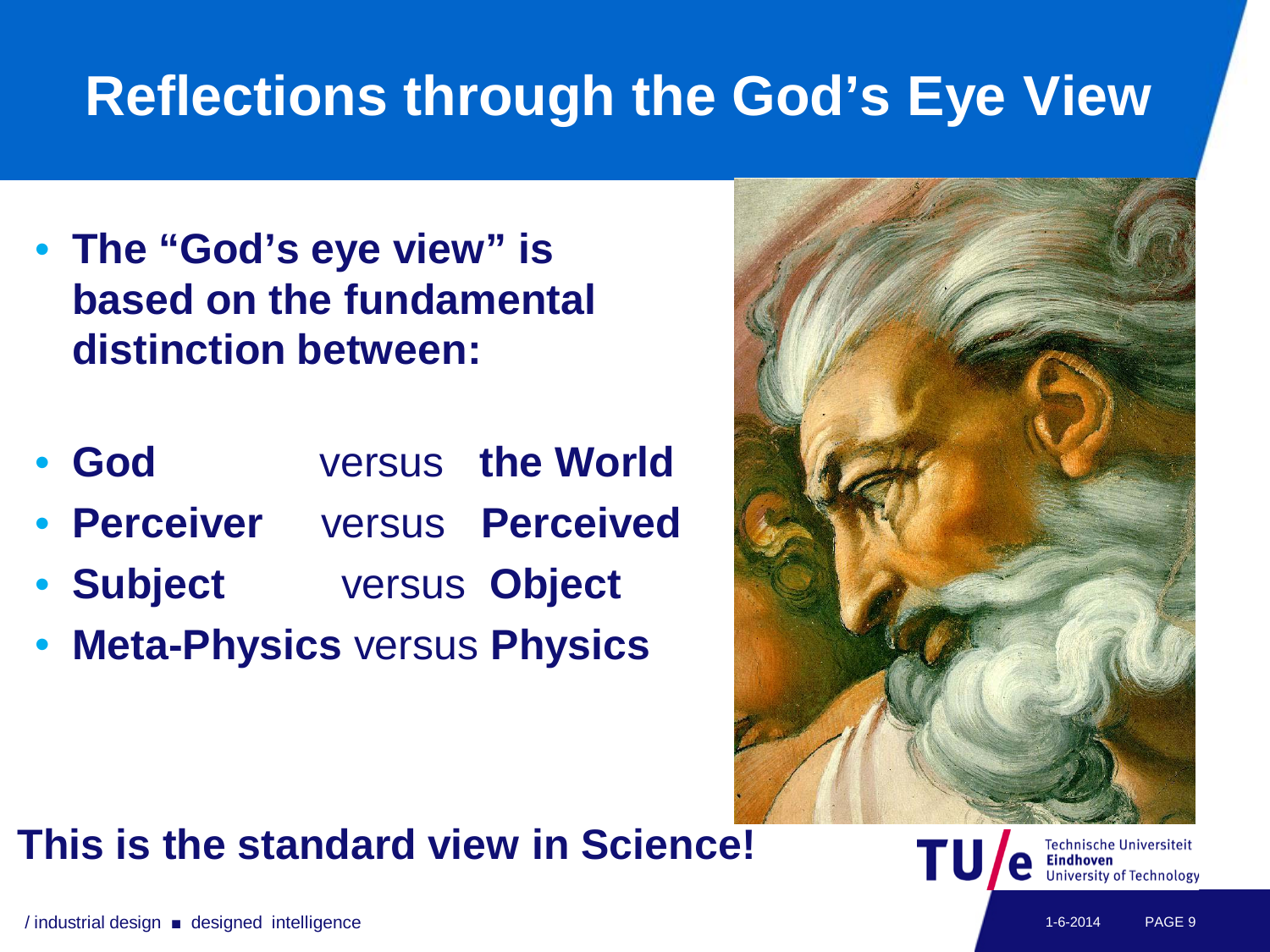#### **The Cartesian Anxiety**





**Reality**



**REF: Bernstein, RJ. (1983) Beyond Objectivism and Relativism: Science, Hermeneutics, and Praxis. Univ. of Pennsylvania Press.**

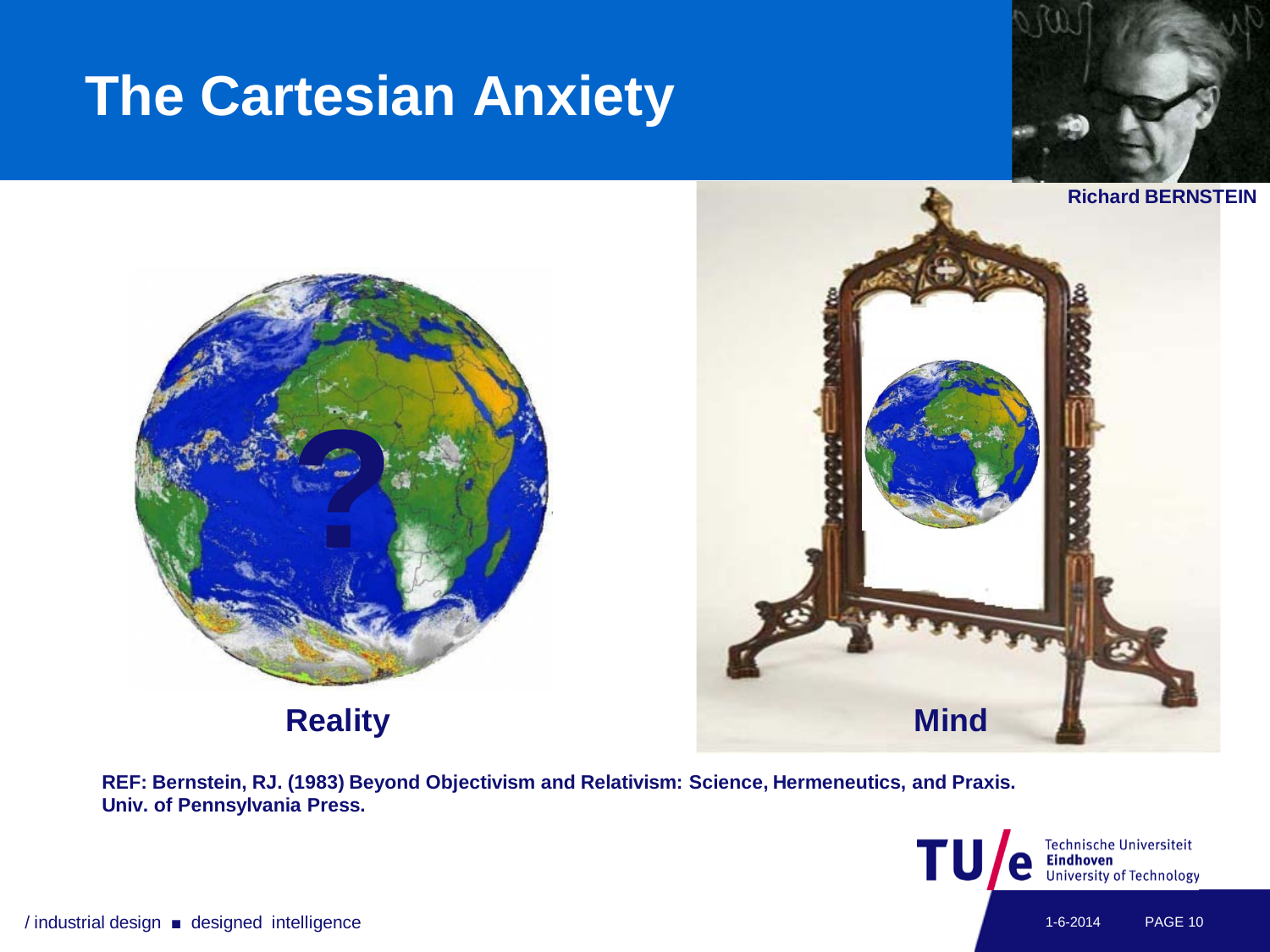#### **The Primacy of …**

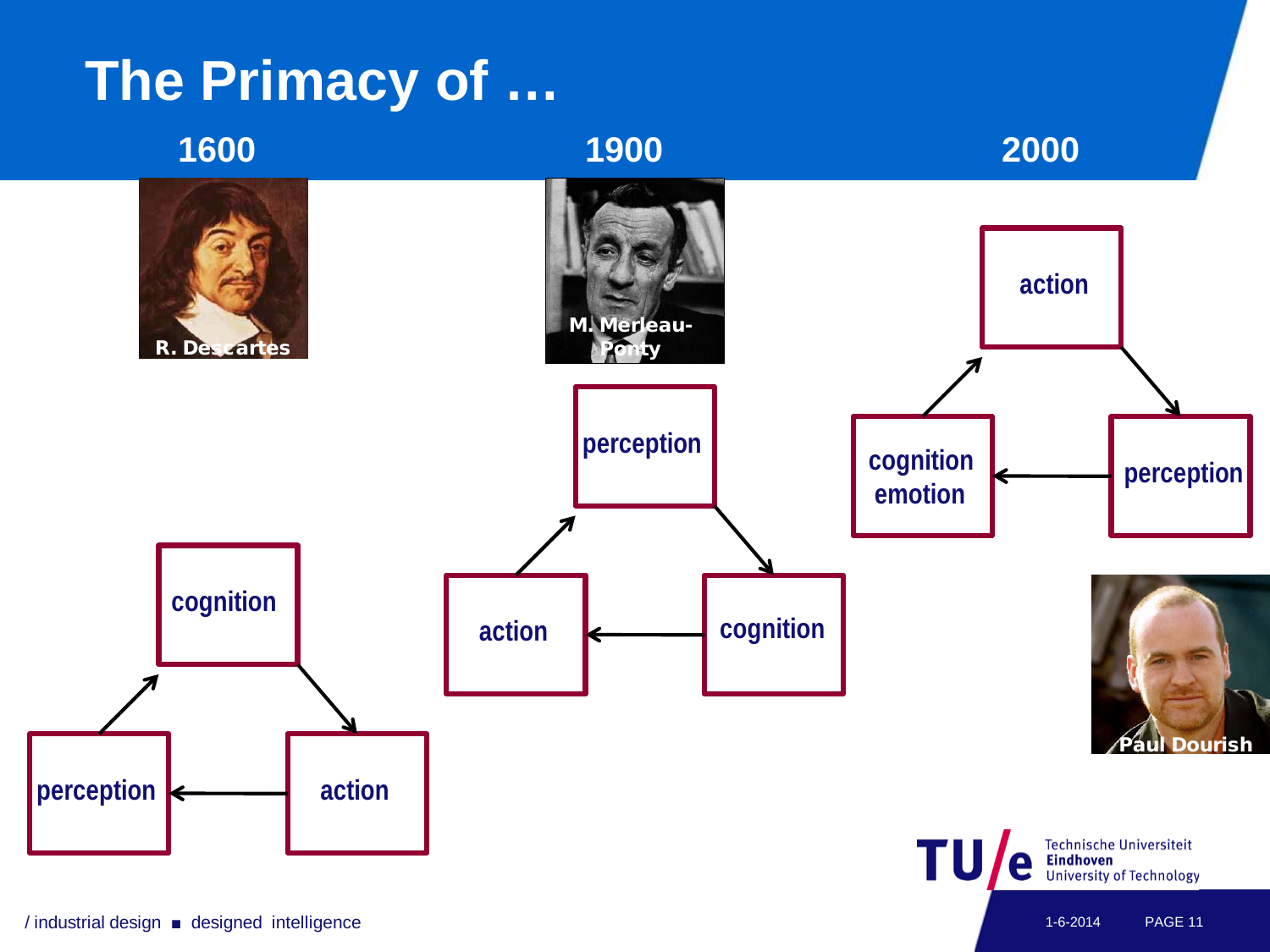#### **So, what's left after Descartes?**



**Richard RORTY [1931-2007]**

#### Decrease the "God's Eye View" perspective.

Increase the "First Person View" perspective.

Connect with the environment through action.

Find a proper balance between all three.

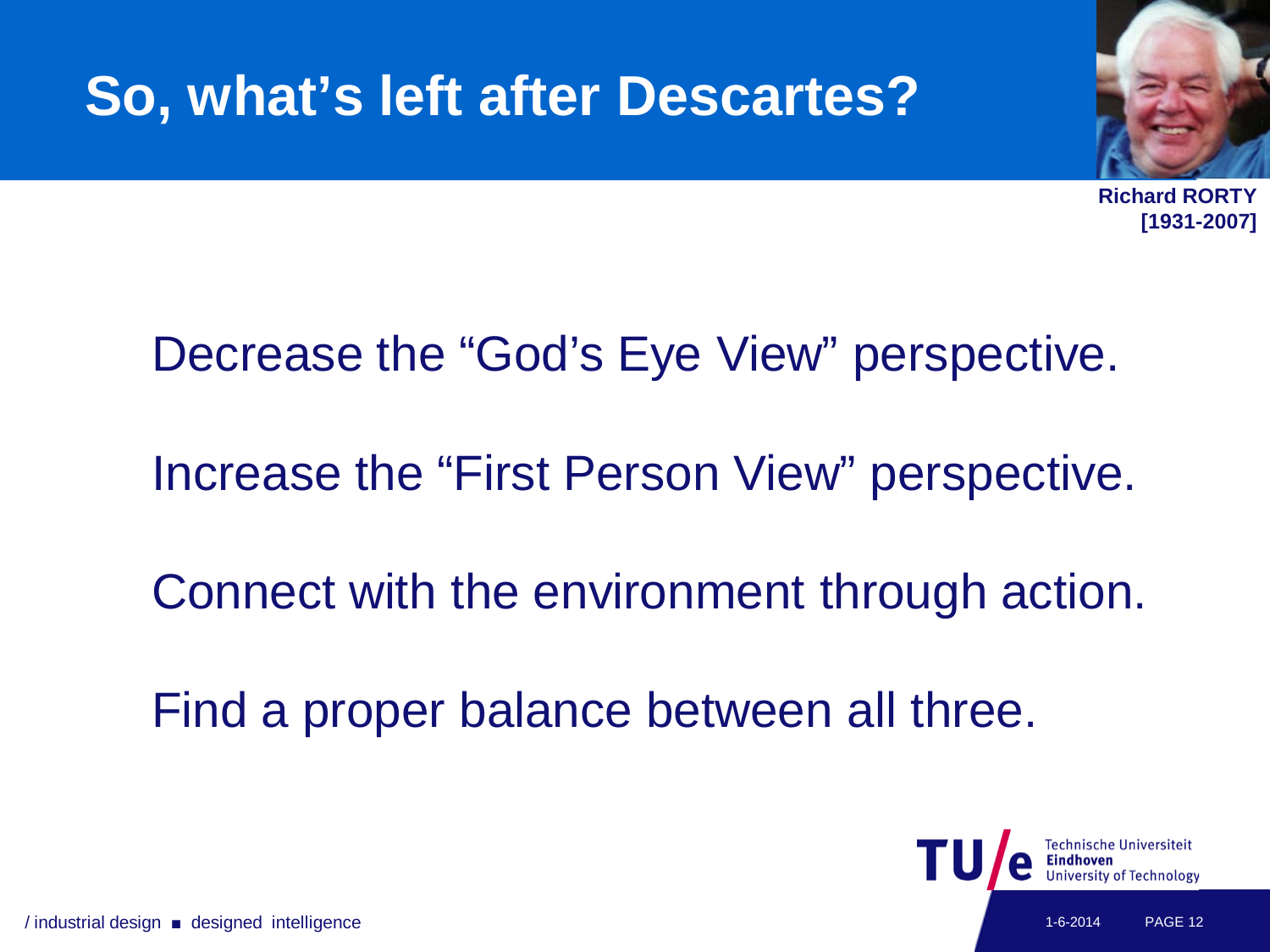#### **Phenomenology**



**Maurice MERLEAU-PONTY [1908-1961]**



#### **REF: Merleau-Ponty, M. (1945) Phénoménologie de la Perception. Gallimard**

Technische Universiteit<br>**Eindhoven**<br>University of Technology

TU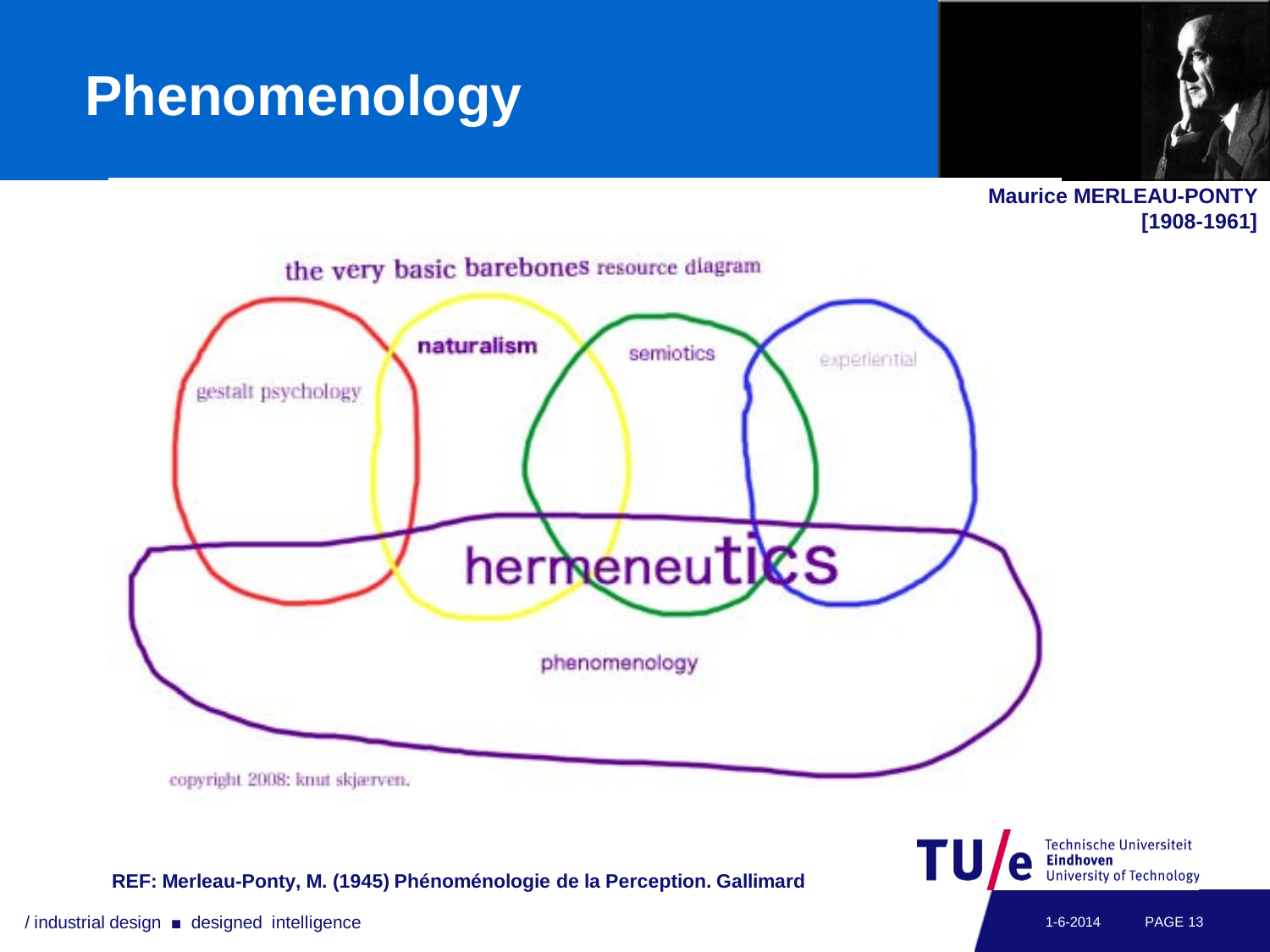### **Affordances as Design Grounding**

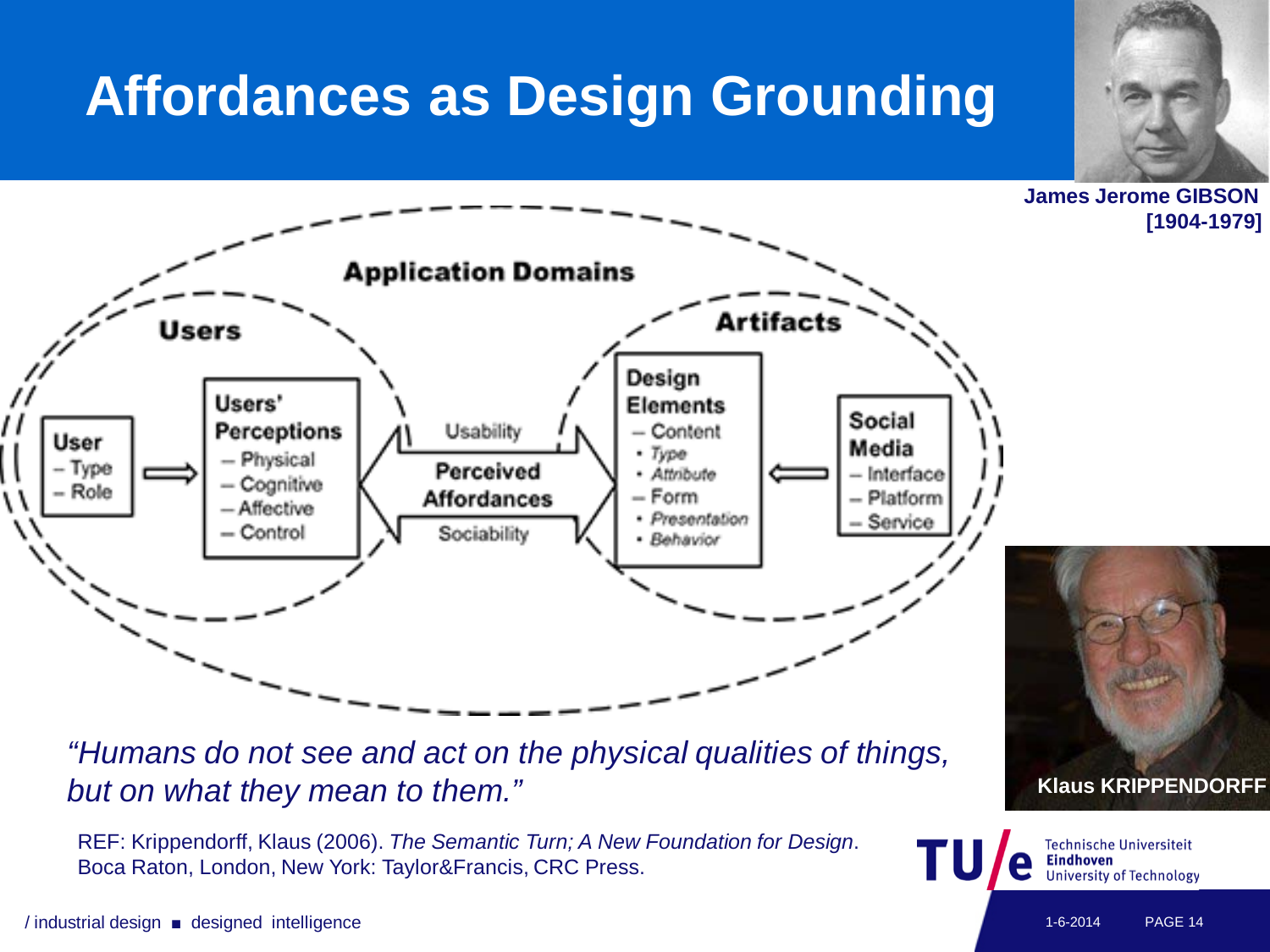# **Designing Systems from Inside Out!**



**System boundaries** 



**SOURCE: CoEvolutionary Quarterly, June 1976, Issue no. 10, pp. 32-44.** 



Norbert WIENER [1894 – 1964]





Gregory BATESON [1904-1980]



Margaret MEAD [1901-1978]



/ industrial design ■ designed intelligence 1-6-2014 PAGE 15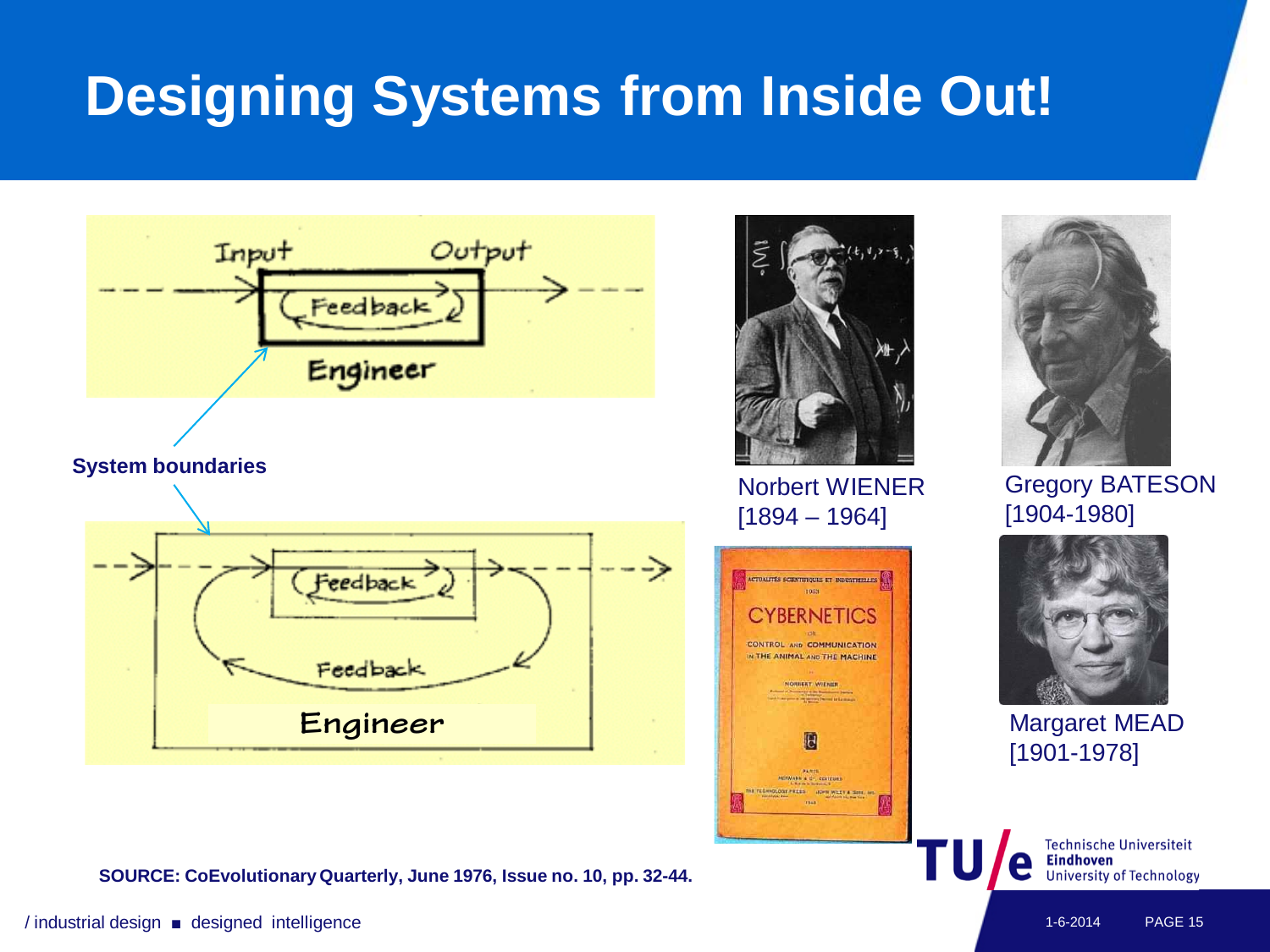### **What we need is Conscious Design!**



**'aware':**  knowing about relationships, facts, etc. **'responsible':**  being committed to action of ethical value

#### Our Future lies in OUR hands…